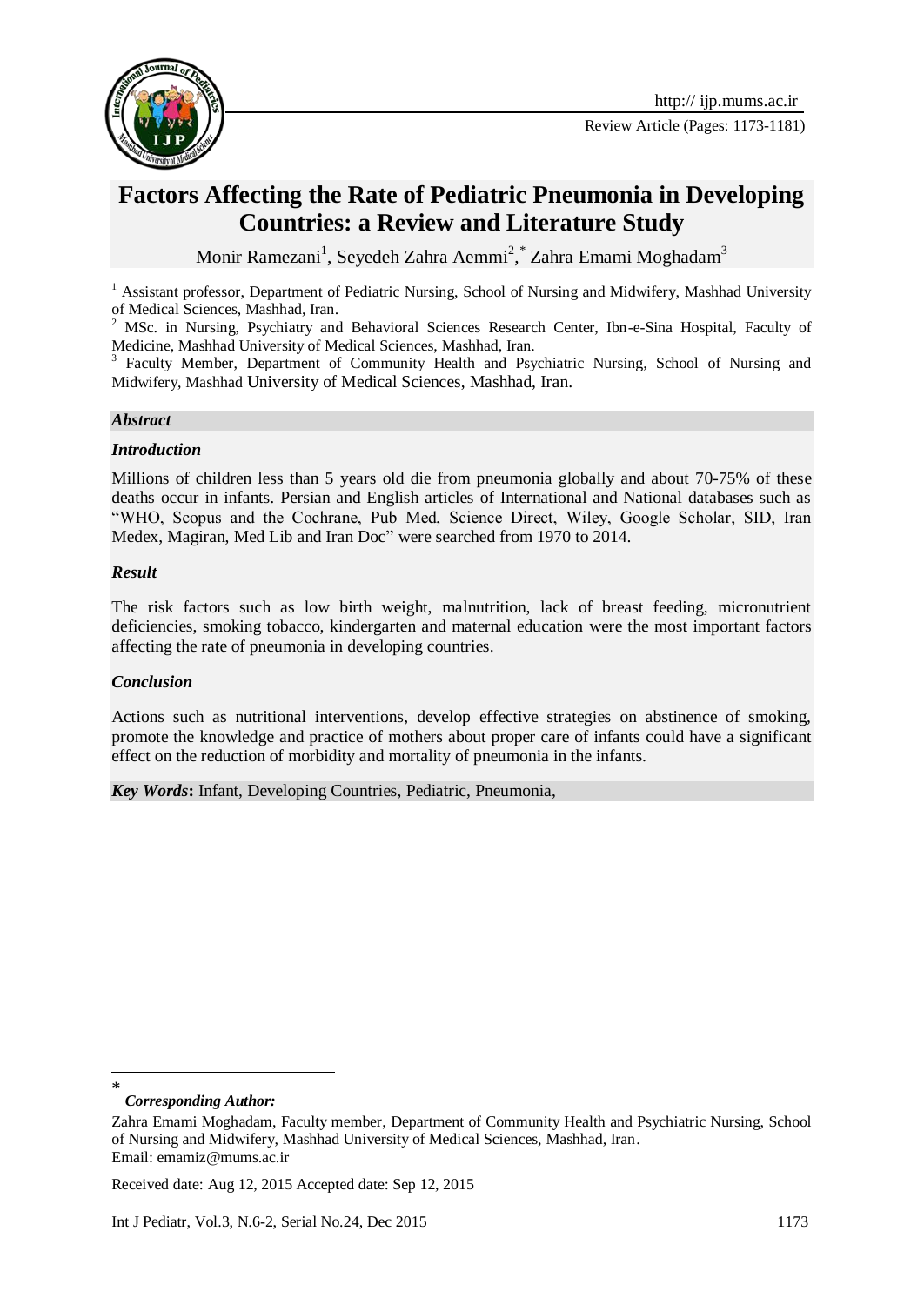# **1-Introduction**

According to the World Health Organization (WHO) in 2013, 6.3 million children under the age of five died in the world (from the end of the neonatal period and through the first five years of life) and pneumonia is one of the most important causes of child death. 99% of these deaths occur in developing countries and infections are causes 70% of deaths [\(1,](#page-5-0) [2\)](#page-5-1).

Among childhood diseases, acute respiratory infections is the most common diseases in young children throughout the world and the first cause of mortality in children under 5 years in developing countries, so that 1/3 to 1/4 of deaths are due to acute respiratory infections in children under 5 years, mainly (29%) is due to pneumonia [\(3,](#page-5-2) [4\)](#page-5-3).

Most children under 5 years in developed and developing countries, 4 to 6 times per year are affected to acute respiratory infections. Annually, approximately 3 million children under 5 years die of pneumonia. Pneumonia that is acute lowers respiratory tract infection and the most fatal infection of respiratory tract, appropriating more than 75 percent of deaths due to acute respiratory infections in children in developing countries [\(5,](#page-5-4) [6\)](#page-5-5).

Various factors are considered in the etiology of pneumonia and generally etiology of this disease is complex and in many cases, the pathogens remain unknown. To reach valid conclusions, there are always problems. Some methods, especially in bacterial infection do not have the scientific confidence or have difficulty in obtaining the necessary samples. Cover all of pathogens may require a wide range of laboratory methods with high costs.

Simultaneous with the start of complementary feeding (about 6 months), due to reduce the received immunoglobulin of the mother and the lack of active safety in infants, the chances of infant infection increased [\(7\)](#page-5-6).

Anatomically short distance from the trachea to the bronchi and bronchiole, facilitate the risk of transmitting pathogens. Pneumonia, regardless of the high cost of health care (diagnosis, hospitalization and treatment), impaired child growth and to be considered important factor in malnutrition and mortality infants. This study aimed to determine the factors affecting the rate of pneumonia, according to studies conducted in developing countries.

# **2-Materials and Methods**

Current review evaluated the factors affecting the rate of pediatric pneumonia in developing countries. The word of a developing country (called a less developed country or underdeveloped country) became in the 1960s the more common way to characterize countries, especially in the context of policy discussions on transferring real resources from richer (developed) to poorer (developing) countries and it is a nation with an underdeveloped industrial base, and a low [Human Development](https://en.wikipedia.org/wiki/Human_Development_Index)  [Index](https://en.wikipedia.org/wiki/Human_Development_Index) (HDI) relative to other countries [\(8,](#page-5-7) [9\)](#page-5-8).

International and National databases such as "WHO, Scopus and the Cochrane, Pub Med, Science Direct, Wiley, Google Scholar, SID, Iran Medex, Magiran, Med Lib and Iran Doc" were searched using key words "Pneumonia, Infant, Pediatric and developing Countries" from 1970- 2014. The data collected independently by two authors. After the initial screening and exclude some articles, 62 studies were consistent and were analyzed.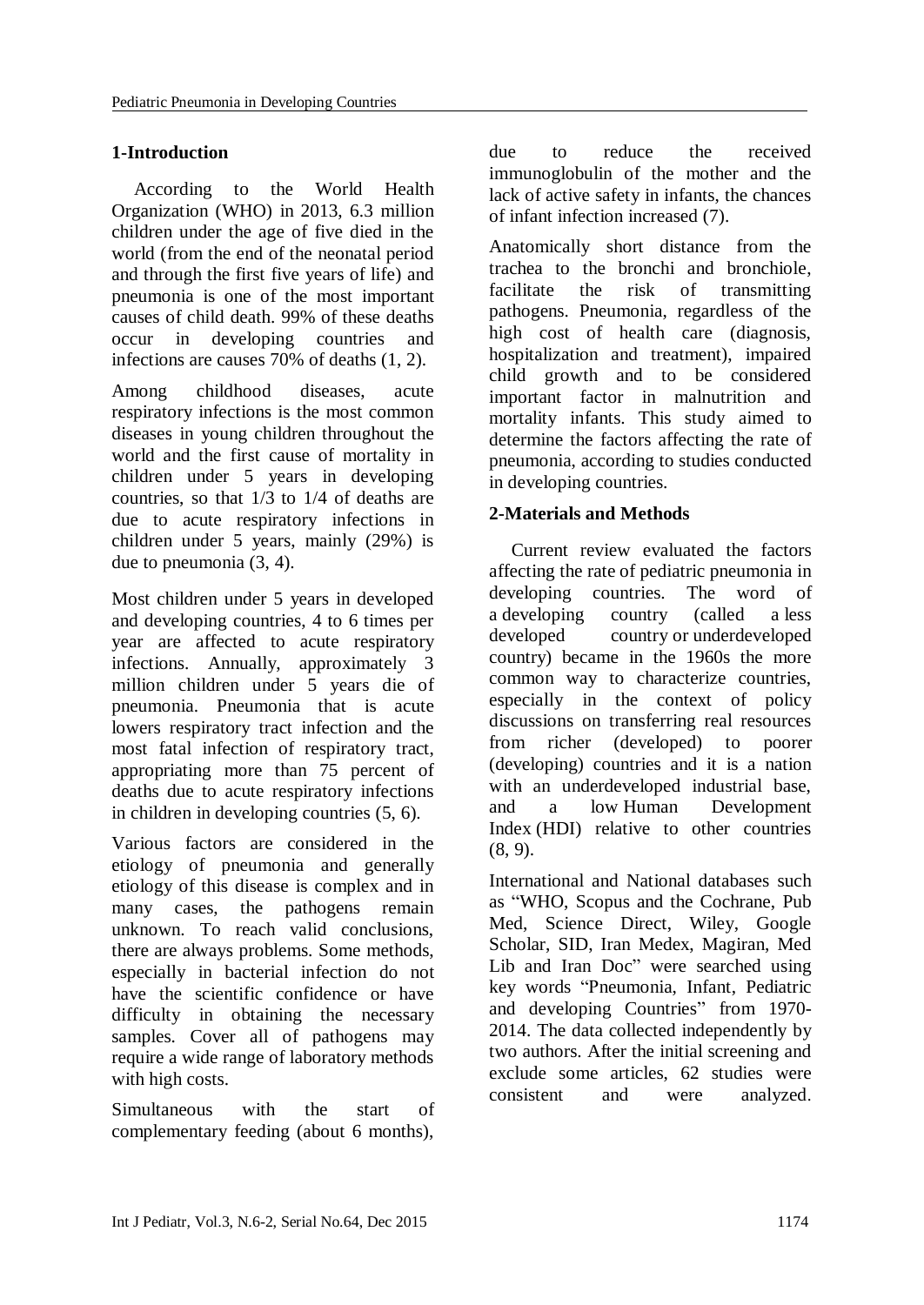

Fig.1: Literature search

#### **3-Results**

#### **3-1: Nutritional Factors and Their Mechanism of Action**

#### *3-1-1: Low Birth Weight (LBW)*

Numerous studies referred to the role of low birth weight in infants suffering from acute infections of the lower respiratory tract [\(10,](#page-5-9) [11\)](#page-5-10).

It is estimated that 19 percent of the children who are born in developing countries, have low birth weight (weighing less than 2,500 grams) that the average prevalence is of 10% in the Middle East and North Africa up to 34 percent in South Asia[\(12\)](#page-6-0). The two main mechanisms that children with low birth weight put at risk of respiratory infections include low immunity level and defects in lung function. Also, these children also have limited iron, zinc and copper resources [\(13-15\)](#page-6-1).

In 6% of studies that have been conducted in developing countries, the relationship shows between birth weight and infant mortality due to pneumonia or acute infection of the lower respiratory tract. A strong correlation exists between

decreased mortality from pneumonia with increasing birth weight [\(16-19\)](#page-6-2).

#### *1.1. 3-1-2: Protein-Energy Malnutrition*

Refers to conditions that result from inadequate intake or consumption of energy or protein in the diet and usually is associated with a deficiency of certain vitamins and minerals. This problem is often caused by infectious diseases of childhood like diarrhea and pneumonia [\(20,](#page-6-3) [21\)](#page-6-4).

In developing countries, underweight (weight below the proportional weight for age) is as a valid predictor of child malnutrition, so that LBW children are the children, who have inadequate dietary intake or recurrent infections diagnosed.

The prevalence of malnutrition is from 11 percent in North America to 60 percent in South Asia. It is estimated that about 36 percent of children less than 5 year in developing countries, have lower weight than 2 standard deviations in comparison with reference standards. Children with malnutrition have deficient immune responses; consequently these childhood infections are more severe in these children [\(12,](#page-6-0) [22,](#page-6-5) [23\)](#page-6-6).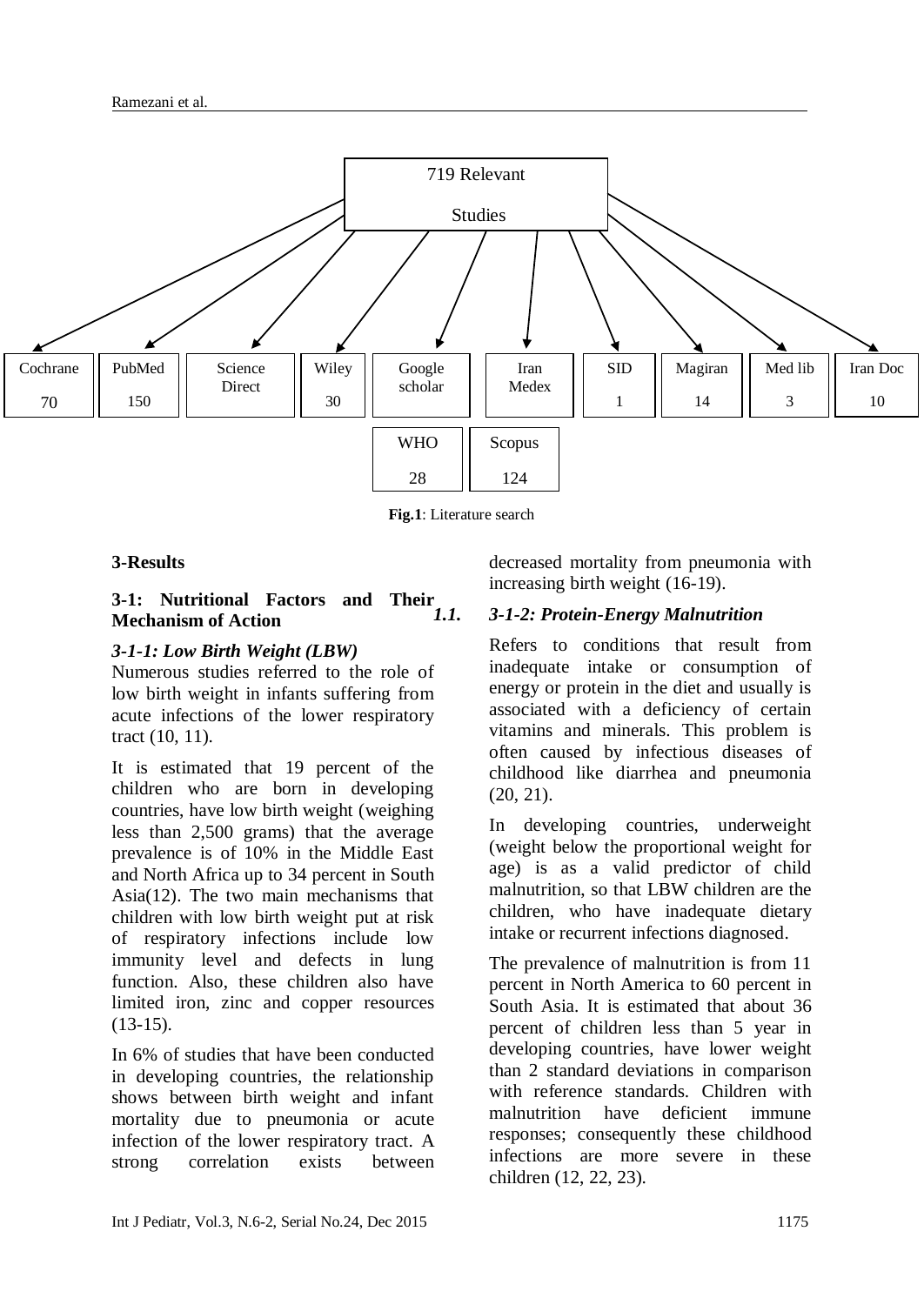Studies show children who their weight is less than 70% appropriate weight for their age, compared to other children, increased an 8 times risk of mortality from pneumonia for them [\(24\)](#page-6-7).

# *3-1-3: Lack of Breast Feeding*

Breastfeeding can protect children against the risk of lower respiratory infections. In fact, breast milk cause passive protection against pathogens.

Breast milk contains specific elements such as lymphocytes and antibodies, secretory Immunoglobulin A (IgA) and non-specific elements, including phagocytes, macrophages, lactoferrin, lysozyme, lactoperoxidase, oligosaccharides, bifidus factor, C3 and C4 complements that protect infant against infectious diseases, especially against two factors causing death, the diarrhea and acute respiratory infections that cannot be prevented by public vaccination [\(25-27\)](#page-6-8).

Studies show that the protective effect of breast milk against lower respiratory tract infections, change does not with change of age infants [\(28\)](#page-6-9). Estimated to be complete or partial breast-feeding resulted in a 50% reduction in mortality from acute respiratory tract infections in children fewer than 18 months [\(7\)](#page-5-6).

# *3-1-4: Vitamin A deficiency*

Studies have shown vitamin A deficiency, increased susceptibility to infection and lead to abnormalities in epithelial cells and cells of the immune system [\(29-31\)](#page-6-10). The role of vitamin A in the growth and development of cells and tissues (especially in respiratory epithelial cells and lung tissue) is essential. In lung tissue, alveolar cells of type II, are exclusively responsible for the synthesis and secretion of surfactant [\(32,](#page-6-11) [33\)](#page-6-12).

According to WHO estimation, about 250 million children are at risk of vitamin A deficiency in the world. Vitamin A deficiency with acute respiratory infections has a close relationship [\(34,](#page-6-13) [35\)](#page-6-14). Several studies have shown that vitamin A deficiency is associated with inflammation and infection in children and the severity of the infection [\(36-39\)](#page-7-0).

#### *1.2. 3-1-5: Vitamin D deficiency*

Vitamin D has participate in many biological processes, including bone metabolism (intestinal calcium absorption), modulate immune responses and the regulation of cell proliferation and differentiation (induction of differentiation of monocytes and preventing the proliferation of lymphocytes, secrete cytokines such as interleukin-2, interferony and interleukin-12) [\(40,](#page-7-1) [41\)](#page-7-2).

Studies have been conducted in developing countries show the relationship between nutritional rickets (rickets due to vitamin D deficiency) and pneumonia in children. In Iran, 43 percent of the 200 children were admitted to Children's Medical Center that were diagnosed with of radiologic rickets, were also suffering from bronchopneumonia [\(42\)](#page-7-3).

Therefore, vitamin D deficiency may be an important factor predicts pneumonia in children less than 5 years in developing countries (41-43).

# **3-2: Inhalation of tobacco smoke**

The passive smoking is a risk factor of developing respiratory tract infections in children. Passive smoking in children leads to suppression of phagocytic function and cilia cell activity, increase the likelihood of adherence of bacteria to the epithelium of respiratory tract and cause bacterial colonies.

Studies shows in the worldwide, per 10,000 children happen between 500–2500 additional hospitalizations and between 1,000 to 5,000 additional diagnoses, as result from respiratory infections can be directly attributed to parental smoking [\(43,](#page-7-4) [44\)](#page-7-5).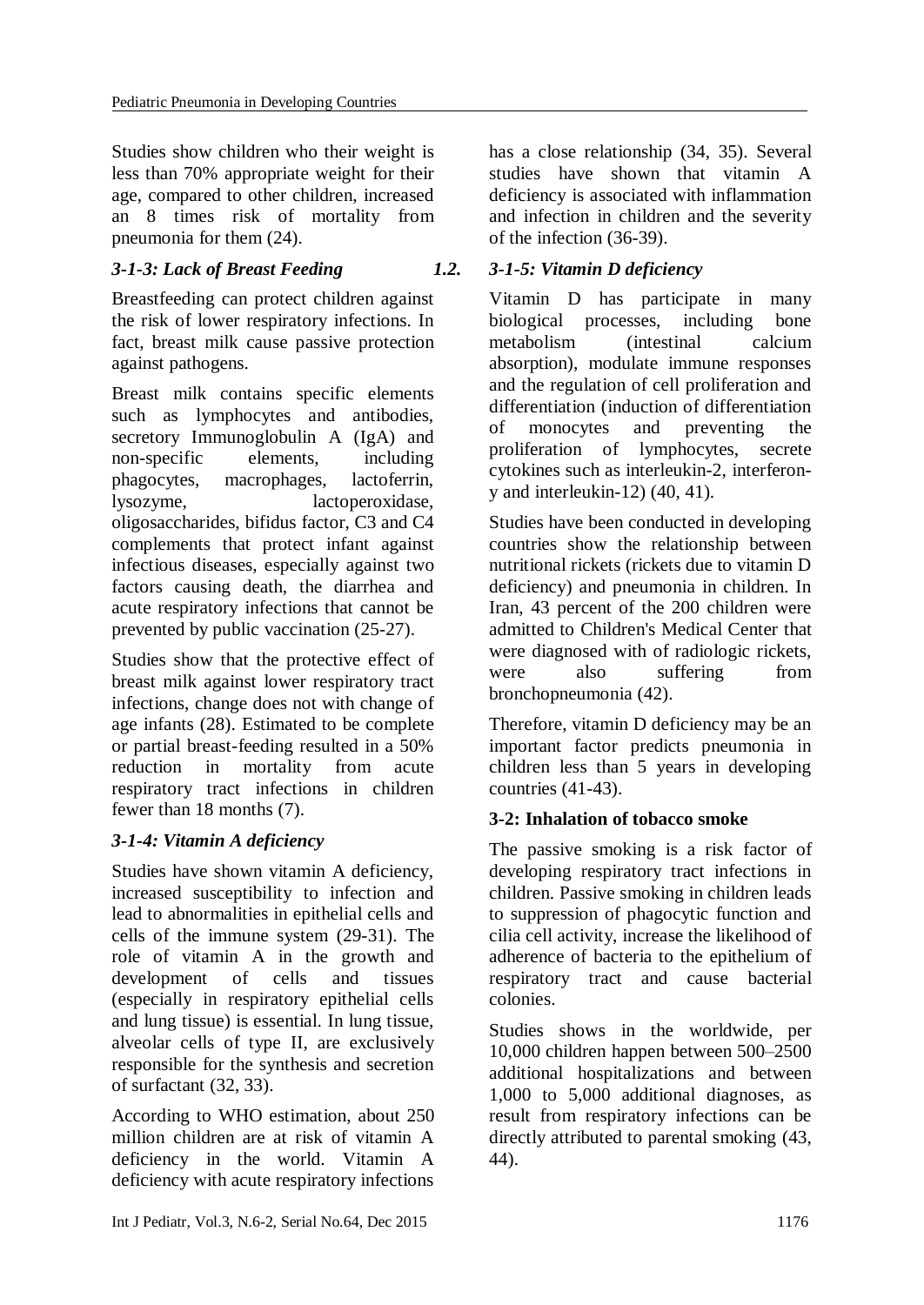In several studies, researchers concluded that children exposed to parental smoking were more likely to develop wheezing breath sounds (asthma) and chronic cough, and also at higher risk of pneumonia and other respiratory diseases. In many studies, have been found a strong link between maternal smoking and child with acute respiratory infections [\(45-47\)](#page-7-6).

# **3-3: Kindergarten**

In recent years in many countries, close to 50 percent of mothers of infants work out of home, therefore, increased need for Day Care Center provide care for children of the mother working hours. Until 1974, it was thought that these centers have no effect on the health of the infant. However, recent reports indicate that there is an association between the use of these centers and pediatric infectious diseases  $(48-50)$ .

It seems a large population and a high ratio of children to caregivers in these centers, as well as characteristics such as age and nutritional status of children has a role in getting children of infectious diseases.

Studies show that the risk of infectious diseases in children was taken care in the kindergarten compared with children who were care in the home, is 2 more times and the most recurrent diseases was the risk of acute respiratory infection [\(51-54\)](#page-7-8). To determine ways to reduce acute respiratory infections in kindergarten, the quality of care in these locations should be analyzed deeper.

# **3-4: Maternal education**

Children's health is greatly influenced by lifestyle and behavior of the parents, especially the mother's education. Studies have shown that some of parental characteristics such as education services are effective on understanding of them of the importance of the disease, its severity and use of health services.

In this regard, the role of mother in health promotion and disease prevention, assistance in early diagnosis and patient care is vital [\(55-57\)](#page-7-9).

Mother competence in playing its role is as the most important factors in predicting children's health. Previous studies have shown that maternal behavior in seeking medical care for diseases of children is affected by factors such as socio-economic status, mother's knowledge and beliefs about the cause and severity of the disease and their traditional beliefs. Mother's education level has an undeniable and important impact on children's health that it has been emphasized in several studies  $(58-61)$ .

# **4- Discussion**

Pneumonia as an acute infection of the lower respiratory tract is the most common fatal infection of the respiratory tract in children, especially in infants. The risk of pneumonia in children in developing countries is 3 to 6 times higher than other children. Not only outbreak of pneumonia, but also the mortality rate of this disease is higher in developing countries  $(5, 62, 63)$  $(5, 62, 63)$  $(5, 62, 63)$ .

Various surveys have shown the nature and importance of pneumonia, many predisposing factors of pneumonia, arising from incorrect caring of infants in family and inadequate knowledge and awareness of mothers about proper infant care practices to this disease that exacerbating the problem [\(64\)](#page-8-2).

Findings showed that factors such as low birth weight and its impact and relationship with infection of the lower respiratory tract, the impact of malnutrition on children's impaired immune responses in developing countries and the prevalence of childhood infectious diseases such as diarrhea and pneumonia, lack of breast feeding and its impact on the reduction of passive safety defects in children, micronutrient deficiencies such as vitamin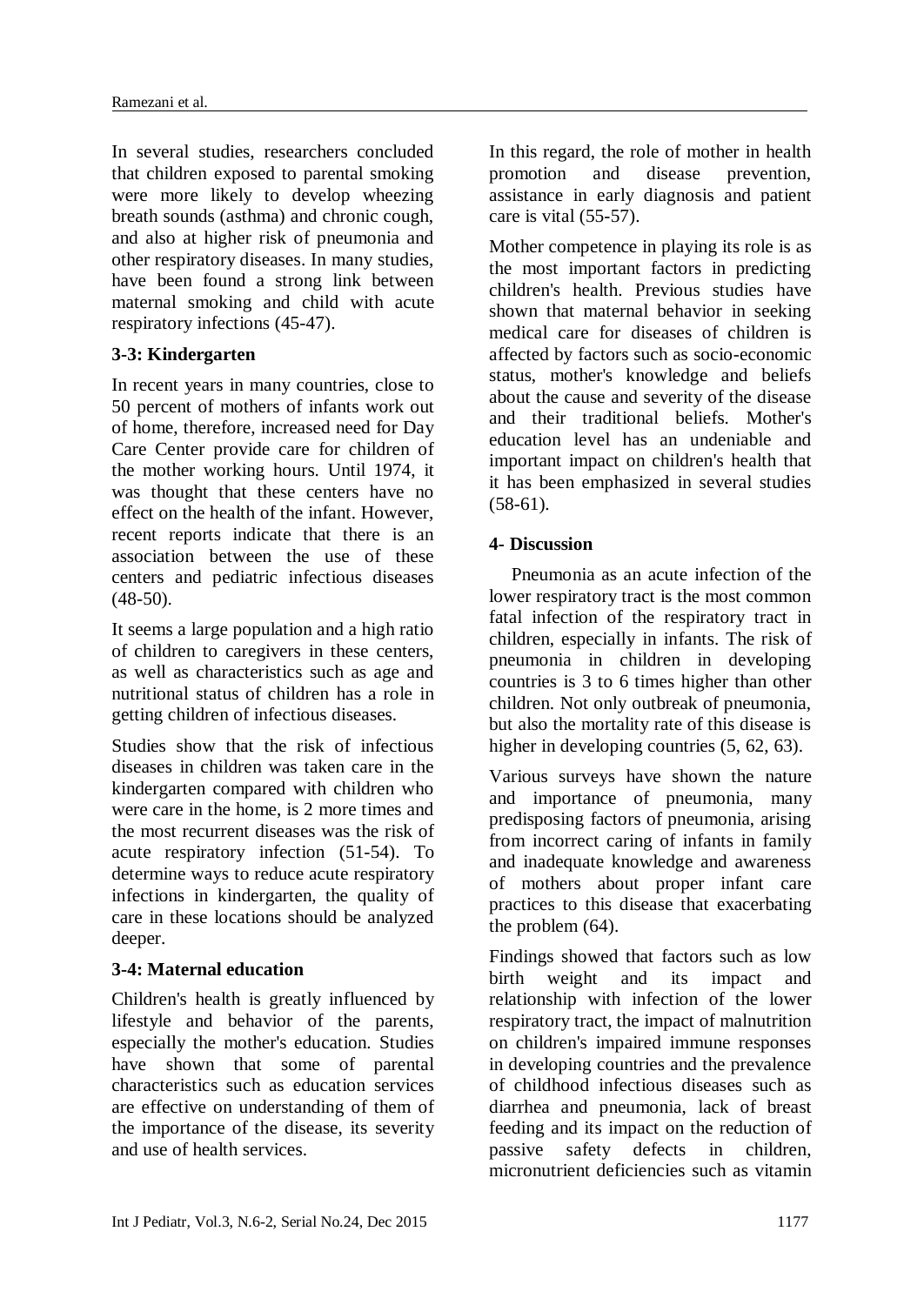D and vitamin A and its effect on the immune response of children in this countries, the vulnerability of children at risk passive smoking arising from parental smoking, the effect of attend in kindergarten and type of care in this places on prevalence of disease and important effect of maternal education as primary caregiver on the quality of proper care that provide to children, were the most important factors affecting the rate of pneumonia in developing countries.

# **5- Conclusion**

Since in the world, pneumonia is still the leading cause of children mortality and its impact on impaired of child growth and development cannot be overlooked, the importance of planning and training effective strategies to prevent and reduce the incidence of pneumonia, should not be forgotten particularly in developing countries. Many of these predisposing factors for infant pneumonia could be prevented through effective education [\(65\)](#page-8-3).

However, the training program for the prevention of pneumonia in infancy is a time-consuming and costly, but according to the long term effect of this disease on growth and development and mortality of infants, spend time and money to prevent irreversible effects seem logical and cost effective.

In this regard, actions such as nutritional interventions (breast feeding, vitamin A supplementation for underweight and malnourished children, correct use of drops of vitamin A and vitamin D, observance the correct points in the supplementary feeding of children), develop effective strategies on abstinence of smoking, promote the knowledge and practice of mothers about proper care of infants, could have a significant effect on the reduction of morbidity and mortality of pneumonia in the infants.

# **6- Conflict of interest**: None.

#### **7- References**

<span id="page-5-0"></span>1. Le Huong P, Hien PT, Lan NT, Binh TQ, Tuan DM, Anh DD. First report on prevalence and risk factors of severe atypical pneumonia in Vietnamese children aged 1-15 years. BMC public health 2014;14(1):1304.

<span id="page-5-1"></span>2. Gove S. Integrated management of childhood illness by outpatient health workers: technical basis and overview. The WHO Working Group on Guidelines for Integrated Management of the Sick Child. Bulletin of the World Health Organization 1997;75(Suppl 1):7.

<span id="page-5-2"></span>3. Kirkwood BR, Gove S, Rogers S, Lob-Levyt J, Arthur P, Campbell H. Potential interventions for the prevention of childhood pneumonia in developing countries: a systematic review. Bulletin of the World Health Organization 1995;73(6):793.

<span id="page-5-3"></span>4. Cited TM Wardlaw. Available at: www.childinfo.org/Pneumonia-The-Forgotten-Killer-of-Children.pdf.

<span id="page-5-4"></span>5. Green LW, Kreuter MW, Deeds SG, Partridge KB, Bartlett E. Health education planning: a diagnostic approach. 1980. Available at:

http://www.popline.org/node/499039

<span id="page-5-5"></span>6. UNICEF W, UNICEF W. Pneumonia: the forgotten killer of children. UNICEF/WHO. 2006:1-40. Available at: http://www.childinfo.org/files/Pneumonia\_The Forgotten Killer of Children.pdf

<span id="page-5-6"></span>7. Victora CG. Infection and disease: the impact of early weaning. Food Nutr Bull 1996;17:390-6.

<span id="page-5-7"></span>8. Nielsen L. Classifications of countries based on their level of development: How it is done and how it could be done. IMF Working Papers 2011:1-45.

<span id="page-5-8"></span>9. Sullivan A. Economics: Principles in action. 2003. Available at: citeulike.org

<span id="page-5-9"></span>10. Victora CG, Barros FCd, Kirkwood BR, Vaughan JP. Pneumonia, diarrhea, and growth in the first 4 y of life: a longitudinal study of 5914 urban Brazilian children. The American journal of clinical nutrition 1990;52(2):391-6.

<span id="page-5-10"></span>11. Dharmage SC, Rajapaksa LC, Fernando DN. Risk factors of acute lower respiratory tract infections in children under five years of age. Southeast Asian journal of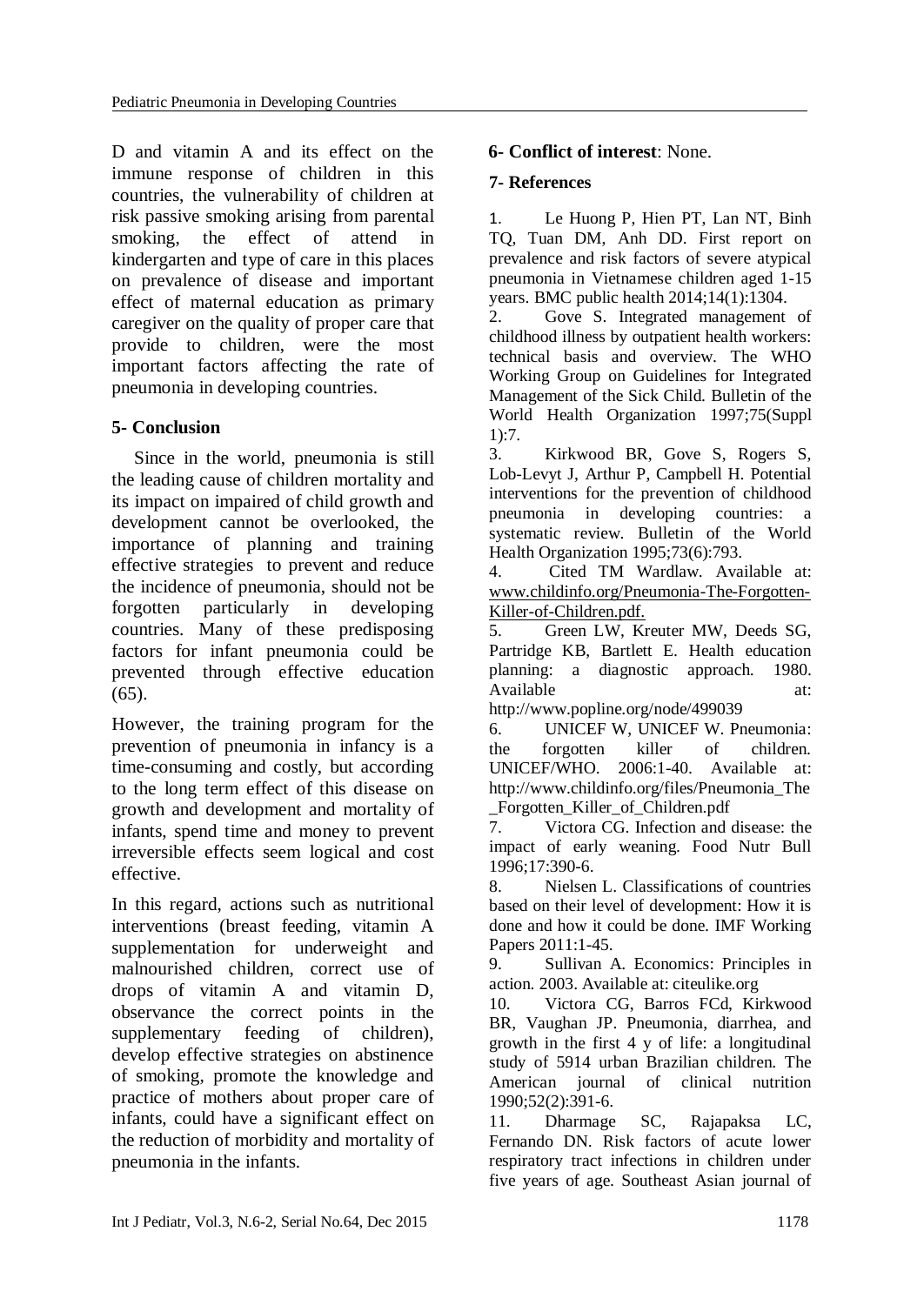tropical medicine and public health 1996;27(1):107-10.

<span id="page-6-0"></span>12. Grant J. The state ofthe world's children 1984. New York: UNICEF; 1984.

<span id="page-6-1"></span>13. Chandra R. Serum thymic hormone activity and cell-mediated immunity in healthy neonates, preterm infants, and small-forgestational age infants. Pediatrics 1981;67(3):407-11.

14. Saha K, Kaur P, Srivastav G, Chaudhury D. A six-months' follow-up study of growth, morbidity and functional immunity in low birth weight neonates with special reference to intrauterine growth retardation in small-for-gestational-age infants. Journal of tropical pediatrics 1983;29(5):278-82.

15. Widdowson EM, Dauncey J, Shaw J. Trace elements in foetal and early postnatal development. Proceedings of the Nutrition Society 1974;33(03):275-84.

<span id="page-6-2"></span>16. Victora Cg, Barros Fc, Vaughan Jp, Teixeira Amb. Birthweight and infant mortality: a longitudinal study of 5914 Brazilian children. International journal of epidemiology 1987;16(2):239-45.

17. Datta N, Kumar V, Kumar L, Singhi S. Application of case management to the control of acute respiratory infections in lowbirth-weight infants: a feasibility study. Bulletin of the World Health Organization 1987;65(1):77.

18. Yoon PW, Black RE, Moulton LH, Becker S. The effect of malnutrition on the risk of diarrheal and respiratory mortality in children< 2 y of age in Cebu, Philippines. The American journal of clinical nutrition 1997;65(4):1070-7.

19. Victora CG, Smith PG, Vaughan J, Nobre LC, Lombardi C, Teixeira A, et al. Influence of birth weight on mortality from infectious diseases: a case-control study. Pediatrics 1988;81(6):807-11.

<span id="page-6-3"></span>20. Brown K, Solomons N. Nutritional problems of developing countries. Infectious disease clinics of North America 1991;5(2):297-317.

<span id="page-6-4"></span>21. BLACK RE. Would control of childhood infectious diseases reduce malnutrition? Acta Paediatrica 1991;80(s374):133-40.

<span id="page-6-5"></span>22. Rivera J, Martorell R. Nutrition, infection and growth, Part II: effects of malnutrition on infection and general conclusions Clin Nutr. 1988;7:163-7.

<span id="page-6-6"></span>23. Tomkins A, Watson W. Malnutrition and infection: a review. Geneva, United Nations administrative committee on coordination/subcommittee on nutrition. Stateof-the-Art Series Discussion Paper No. 5. Geneva. World Health Organization. 1989.

<span id="page-6-7"></span>24. Lehmann D, Howard P, Heywood P. Nutrition and morbidity: Acute lower respiratory tract infections, diarrhoea and malaria. Papua New Guinea Medical Journal 2005;48(1/2):87.

<span id="page-6-8"></span>25. Jelliffe DB, Jelliffe EP. Human milk in the modern world. British medical journal 1978;2(6151):1573.

26. Atkinson SA, Hanson LÅ, Chandra RK. Breastfeeding, nutrition, infection and infant growth in developed and emerging countries: ARTS Biomedical Publishers and Distributors; 1990.

27. Ulshen MH. Pediatric gastrointestinal disease. Gastroenterology 2005;128(5):1526-7.

<span id="page-6-9"></span>28. Collaborative W. study team on the role of breastfeeding on the prevention of infant mortality. Effect of breastfeeding on infant and child mortality due to infectious diseases in less developed countries: a pooled analysis. Lancet 2000;355(451):5.

<span id="page-6-10"></span>29. Chandra R. Increased bacterial binding to respiratory epithelial cells in vitamin A deficiency. Bmj 1988;297(6652):834-35.

30. Semba RD. Vitamin A as "antiinfective" therapy, 1920–1940. The Journal of nutrition 1999;129(4):783-91.

31. Semba RD. The role of vitamin A and related retinoids in immune function. Nutrition reviews 1998;56(1):S38-S48.

<span id="page-6-11"></span>32. Biesalski H, Nohr D. Importance of vitamin-A for lung function and development. Molecular aspects of medicine 2003;24(6):431-40.

<span id="page-6-12"></span>33. Zachman RD. Retinol (vitamin A) and the neonate: special problems of the human premature infant. The American journal of clinical nutrition 1989;50(3):413-24.

<span id="page-6-13"></span>34. Fitch C, Neville J. Vitamin A and respiratory tract infections in children. Nutrition Research 2002;22(7):795-806.

<span id="page-6-14"></span>35. Organization WH. Global prevalence of vitamin A deficiency. Geneva: World Health Organization 1995:1-17. MDIS working paper.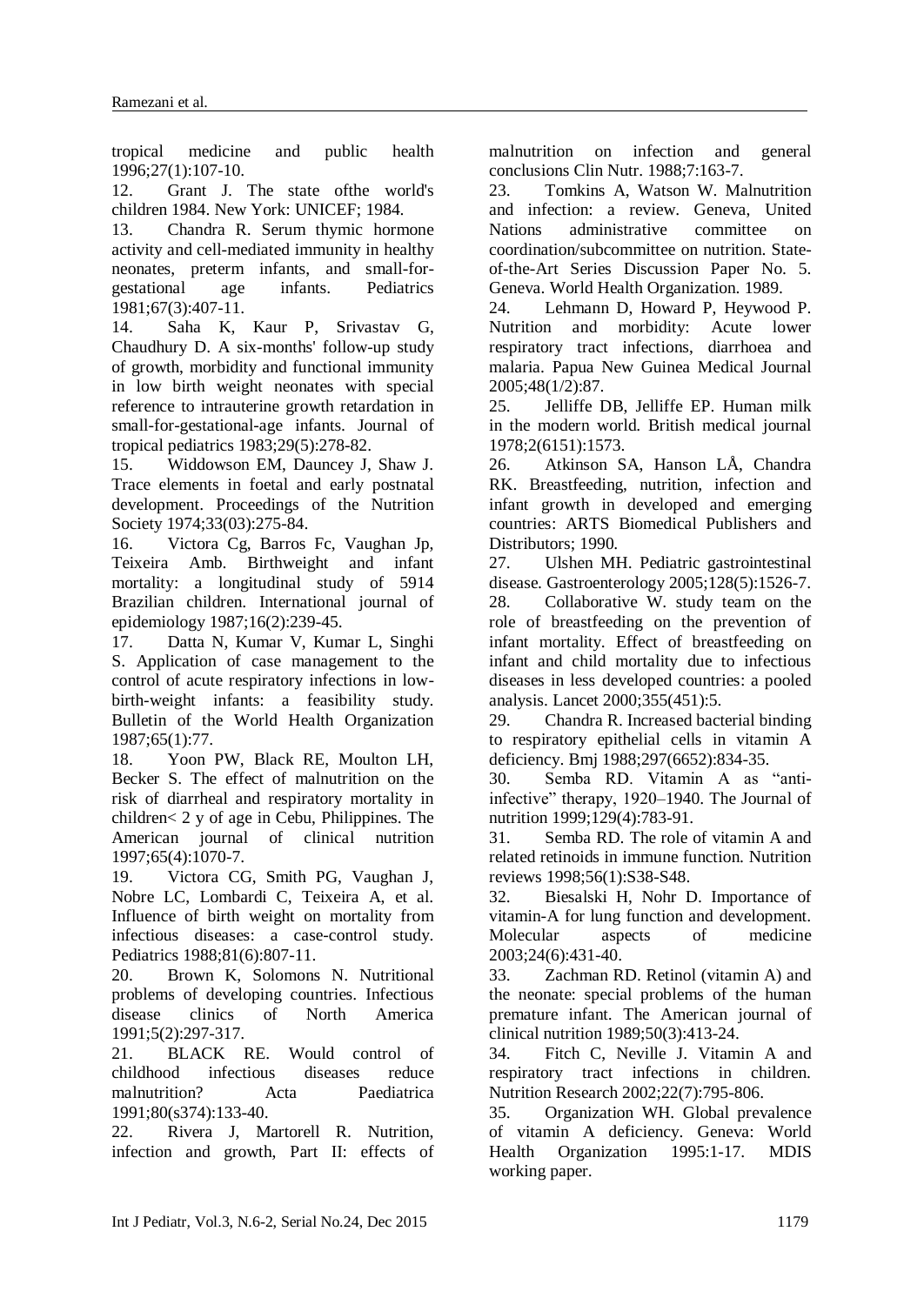<span id="page-7-0"></span>36. Fawzi WW, Mbise R, Spiegelman D, Fataki M, Hertzmark E, Ndossi G. Vitamin A supplements and diarrheal and respiratory tract infections among children in Dar es Salaam, Tanzania. The Journal of pediatrics 2000;137(5):660-67.

37. Sempértegui F, Estrella B, Camaniero V, Betancourt V, Izurieta R, Ortiz W, et al. The beneficial effects of weekly low-dose vitamin A supplementation on acute lower respiratory infections and diarrhea in Ecuadorian children. Pediatrics 1999;104(1):e1-e.

38. Reyes H, Villalpando S, Pérez-Cuevas R, Rodríguez L, Pérez-Cuevas M, Montalvo I, et al. Frequency and determinants of vitamin A deficiency in children under 5 years of age with pneumonia. Archives of medical research 2002;33(2):180-5.

39. Rahman MM, Mahalanabis D, Alvarez J, Wahed MA, Islam MA, Habte D. Effect of early vitamin A supplementation on cellmediated immunity in infants younger than 6 mo. The American journal of clinical nutrition 1997;65(1):144-8.

<span id="page-7-1"></span>40. Atli T, Gullu S, Uysal A, Erdogan G. The prevalence of vitamin D deficiency and effects of ultraviolet light on vitamin D levels in elderly Turkish population. Archives of gerontology and geriatrics 2005;40(1):53-60.

<span id="page-7-2"></span>41. Uitterlinden AG, Fang Y, van Meurs JB, Pols HA, van Leeuwen JP. Genetics and biology of vitamin D receptor polymorphisms. Gene 2004;338(2):143-56.

<span id="page-7-3"></span>42. Salimpour R. Rickets in Tehran. Study of 200 cases. Archives of disease in childhood 1975;50(1):63-6.

<span id="page-7-4"></span>43. Peat J, Keena V, Harakeh Z, Marks G. Parental smoking and respiratory tract infections in children. Paediatric respiratory reviews 2001;2(3):207-13.

<span id="page-7-5"></span>44. Ahmer OR, Essery SD, Saadi AT, Raza MW, Ogilvie MM, Weir DM, et al. The effect of cigarette smoke on adherence of respiratory pathogens to buccal epithelial cells. FEMS Immunology & Medical Microbiology 1999;23(1):27-36.

<span id="page-7-6"></span>45. Holberg CJ, Wright AL, Martinez FD, Morgan WJ, Taussig LM. Child day care, smoking by caregivers, and lower respiratory tract illness in the first 3 years of life. Pediatrics 1993;91(5):885-92.

46. El-Sawy IH, Kamel Nasr FM, Movafy EWE, Sharaki OAM, Abdel Bakey AM. Passive smoking and Lower respiratory illnesses in children. Eastern Mediterranian Health J 1997; 3(3): 425-34.

47. Pershagen G. Review of epidemiology in relation to passive smoking. Toxic Interfaces of Neurones, Smoke and Genes: Springer; 1986. p. 63-73.

<span id="page-7-7"></span>48. Hofferth SL, Phillips DA. Child care in the United States, 1970 to 1995. Journal of Marriage and the Family 1987; 49(3): 559-71.

49. Zigler E, Gilman E. Day care in America: what is needed? Pediatrics 1993;91(1):175-78.

50. Haskins R, Kotch J. Day care and illness: evidence, costs, and public policy. Pediatrics 1986;77(6):951-82.

<span id="page-7-8"></span>51. Pönkä A, Nurmi T, Salminen E, Nykyri E. Infections and other illnesses of children in day-care centers in Helsinki I: Incidences and effects of home and day-care center variables. Infection 1991;19(4):230-36.

52. Osterholm MT. Infectious disease in child day care: an overview. Pediatrics 1994;94(6):987-90.

53. Hernández SF, Morales HR, Cuevas RP, Gallardo HG. The day care center as a risk factor for acute respiratory infections. Archives of medical research 1999;30(3):216- 23.

54. Wald ER, Guerra N, Byers C. Frequency and severity of infections in day care: three-year follow-up. The Journal of pediatrics 1991;118(4):509-14.

<span id="page-7-9"></span>55. Ramezani M, Ahmadi F, Kermanshahi S. The Effect of Designed Care Plan on Clinical Condition of Infants Suffering from Pneumonia in Children Medical Center in Tehran RJMS 2005; 12 (45):69-78.

56. Okafor S. Factors affecting the frequency of hospital trips among a predominantly rural population. Social science & medicine 1983;17(9):591-95.

57. Hoghughi M. The importance of parenting in child health: doctors as well as the government should do more to support parents. BMJ: British Medical Journal 1998;316(7144):1545.

<span id="page-7-10"></span>58. de Souza AT, Peterson K, Andrade F, Gardner J, Ascherio A. Circumstances of postneonatal deaths in Ceara, Northeast Brazil: mothers' health care-seeking behaviors during